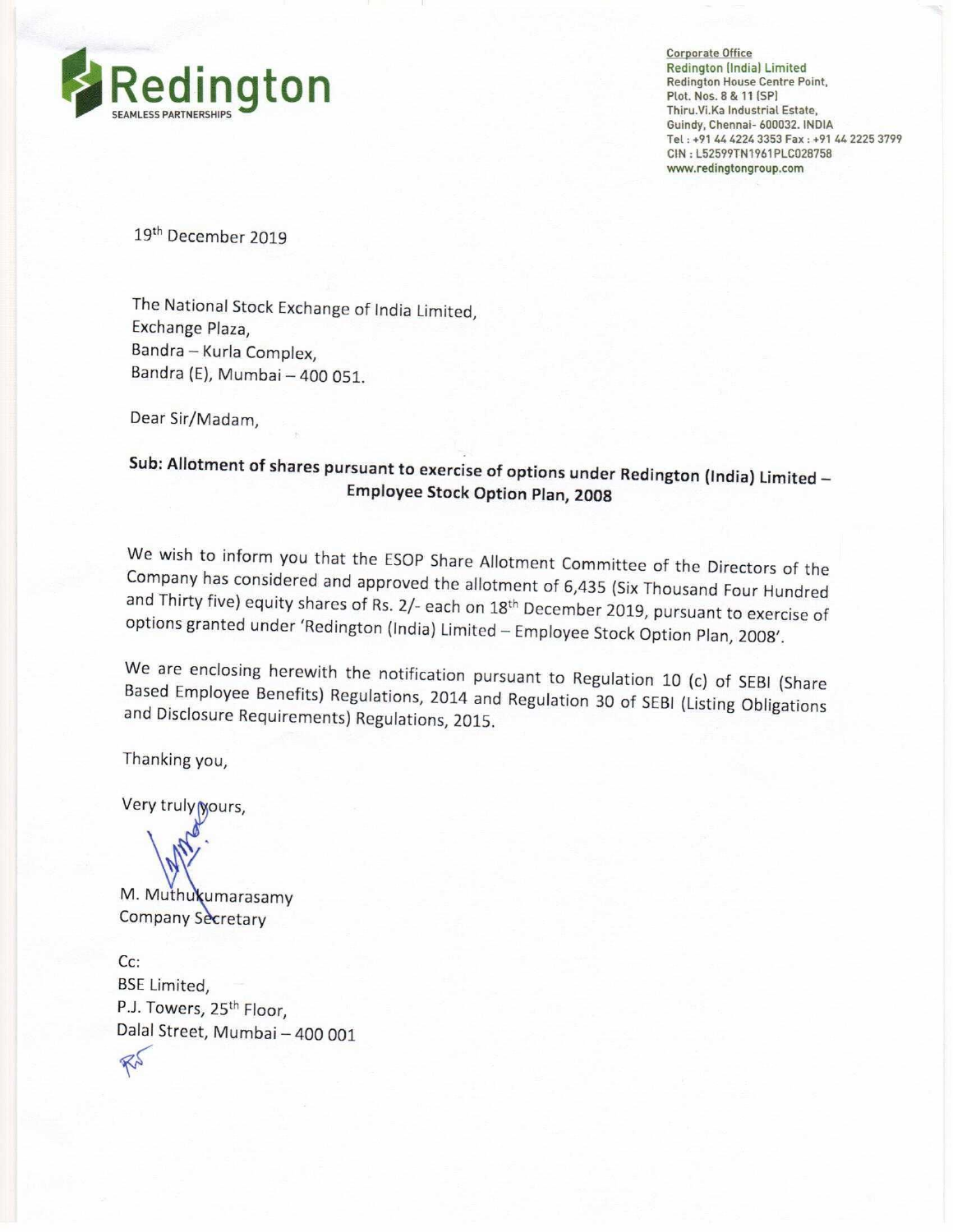

## REGULATION 10(C) - FORMAT OF NOTIFICATION FOR ISSUE OF SHARES

| Redington<br><b>AMLESS PARTNERSHIPS</b><br><b>REGULATION 10(C) - FORMAT OF NOTIFICATION FOR ISSUE OF SHARES</b> |                                                                                                                                                             |                                                                                         |  |  |
|-----------------------------------------------------------------------------------------------------------------|-------------------------------------------------------------------------------------------------------------------------------------------------------------|-----------------------------------------------------------------------------------------|--|--|
| S. No.                                                                                                          | <b>PARTICULARS</b>                                                                                                                                          | <b>DETAILS</b>                                                                          |  |  |
| $\mathbf{1}$                                                                                                    | Company name and address of Registered<br>Office                                                                                                            | Redington (India) Limited<br>SPL Guindy House, 95, Mount Road, Guindy<br>Chennai-600032 |  |  |
| $\overline{2}$                                                                                                  | Name of the Stock Exchanges on which the<br>company's shares are listed                                                                                     | National Stock Exchange of India Limited<br><b>BSE Limited</b>                          |  |  |
| 3                                                                                                               | Filing date of the statement referred in<br>regulation 10(b) of the SEBI (Share Based<br>Employee Benefits) Regulations, 2014 with<br><b>Stock Exchange</b> | NSE: 25 <sup>th</sup> April 2008<br>BSE: 9 <sup>th</sup> May 2008                       |  |  |
| $\overline{4}$                                                                                                  | Filing Number, if any                                                                                                                                       | NSE: NSE/LIST/71871-B<br>۰<br>BSE: DCS/IPO/BS/ESOP-<br>IP/171/2008-09                   |  |  |
| 5                                                                                                               | Title of the Scheme pursuant to which<br>shares are issued, if any                                                                                          | Redington (India) Limited - Employee Stock<br>Option Plan, 2008                         |  |  |
| 6                                                                                                               | Kind of security to be listed                                                                                                                               | Equity                                                                                  |  |  |
| $\overline{7}$                                                                                                  | Par value of the shares                                                                                                                                     | <b>Rs. 2</b>                                                                            |  |  |
| 8                                                                                                               | Date of issue of shares                                                                                                                                     | 18.12.2019                                                                              |  |  |
| 9                                                                                                               | Number of shares issued                                                                                                                                     | 6,435                                                                                   |  |  |
| 10                                                                                                              | Distinctive number of the share, if applicable                                                                                                              | 40,02,01,316 to 40,02,07,750 (both<br>inclusive)                                        |  |  |
| 11                                                                                                              | ISIN Number of the shares if issued in Demat                                                                                                                | INE891D01026                                                                            |  |  |
| 12                                                                                                              | Exercise price per share                                                                                                                                    | Rs. 79.30                                                                               |  |  |
| 13                                                                                                              | Premium per share                                                                                                                                           | Rs. 77.30                                                                               |  |  |
| 14                                                                                                              | Total Issued shares after this issue                                                                                                                        | 38,90,87,750                                                                            |  |  |